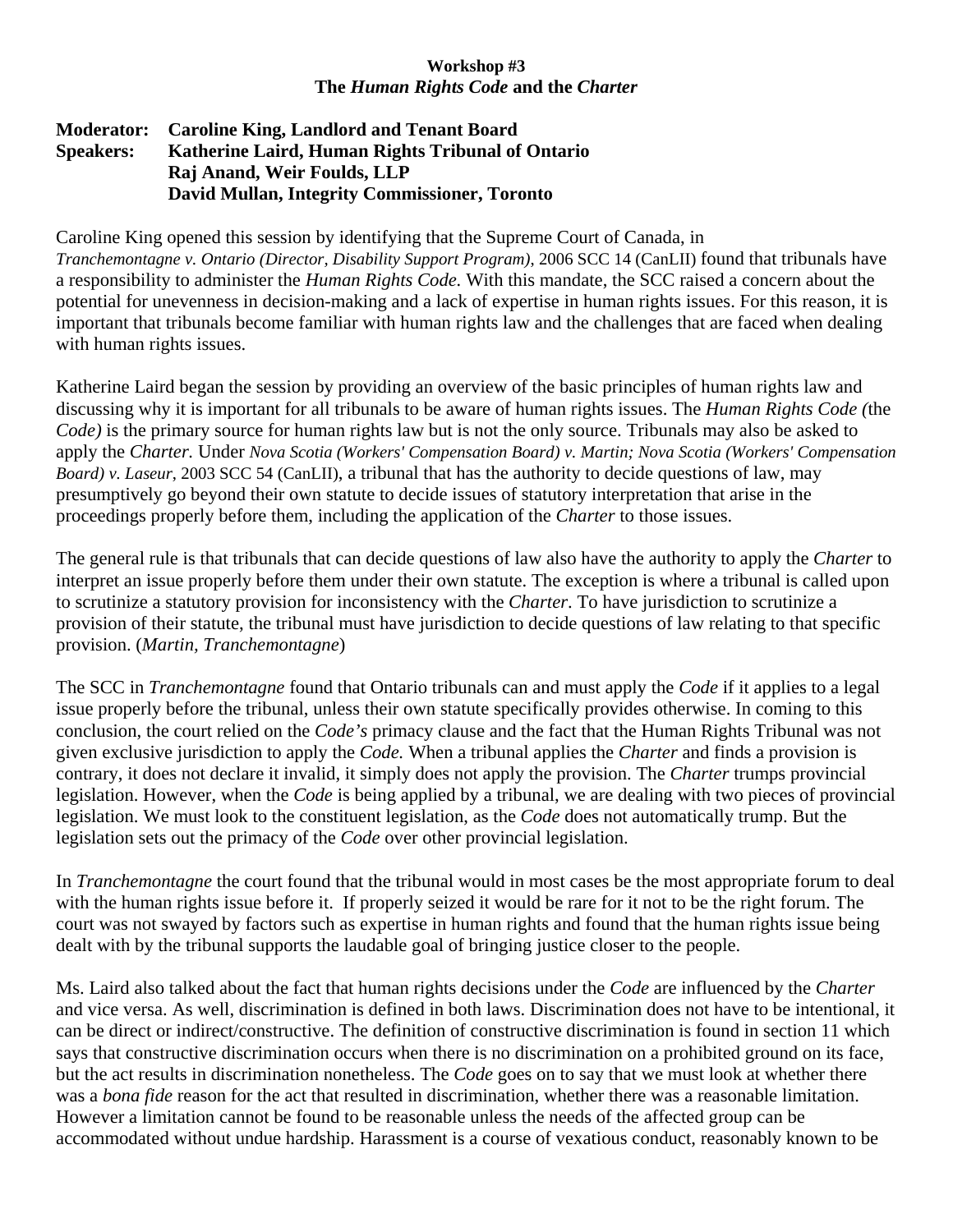unwelcome. Harassment is usually found where more than one incident has occurred, but there have been cases where the workplace was found to be poisoned from just one incident.

Ms. Laird spoke briefly about the changes that will occur with the new legislation. The key difference is that a complainant's claim will be made directly to the tribunal instead of going through the Commission. In turn, the Commission will take on a new role as champion of human rights. Currently the Commission has a neutral role in deciding whether to send a complaint to the Tribunal. The Commission now will advocate, intervene, and appoint investigators.

The question of undue hardship in accommodation was raised in discussion and Mr. Anand spoke of two main elements that are considered. Where the cost of the accommodation may threaten the economic viability or essential character of the business it will likely be found to be an undue hardship. The second element considered in undue hardship assessments is the potential for risk to health and safety of others potentially resulting form the accommodation.

David Mullan then addressed the human rights cases that are likely to arise in relation to tribunals and issue identification. Mr. Mullan emphasized that human rights law is complex, difficult and highly specialized and that all tribunals face human rights issues following *Tranchemontagne*. *Tranchemontagne* said clearly that a tribunal deciding a case properly before it could not default on dealing with a human rights issue also before it. The court gave a general mandate in *Martin* for tribunals to deal with *Charter* issues. *Tranchemontagne*  expropriated that principle in finding that questions of law include both the *Charter* and the *Human Rights Code*. In fact the court found that there exists an almost irrebuttable presumption, an obligation for tribunals to take on human rights issues. The court went on to say that even if the constituent legislation does not say that the tribunal can decide questions of law, there is still a presumption that tribunals can decide human rights issues.

Mr. Mullan identified the kinds of arguments likely to be advanced under the *Code.* In *Tranchemontagne*, denial of benefits under the constituent legislation was found to be discriminatory. The court found that the constituent legislation had to defer to the *Code*. As a denial of benefits may amount to discrimination, so too can a decision that takes something away, as can an order made against an individual. Decisions made with respect to discrimination must be made referring to and in accordance with the *Charter* and the *Code*. This in itself limits the discretion of decision makers. Also, if there is a collision between the tribunal's constituent legislation and the *Charter* or the *Code*, the constituent legislation is trumped.

Mr. Mullan finished by talking about the need for tribunals to develop policies and procedures to deal with *Charter* and *Code* questions. After *Martin***,** many tribunals recognized that the decision effectively reversed other Supreme Court decisions and then moved to establish processes and procedures for dealing with *Charter* issues. If so, then the decision in *Tranchemontagne* should not be a problem for these tribunals as the processes for dealing with *Charter* and *Code* issues are similar. The justification found in section 1 of the *Charter* is similar to the principles of the duty to accommodate and undue hardship as set out in the *Code*.

Raj Anand spoke about the reality that many procedural issues for tribunals emerge as a result of the intersection of different legal regimes, of the *Code* and the *Charter* being superimposed on the tribunals' constituent statutes. As we are all carrying out services in one of the 5 social areas covered by the *Code,* we are likewise subject to it. And as government services, we are all covered by the *Charter*. Access to benefits controlled by tribunals and access to administrative justice in terms of the appeals that tribunals hear, both carry many possibilities for a *Tranchemontagne* analysis. Seemingly neutral criteria for defining access to justice, defining access to and denial of benefits, and for controlling access to practising a trade, may have adverse impacts that trigger complaints of discrimination.

Mr. Anand also talked about the choice of forum for deciding human rights complaints. The court was clear in *Tranchemontagne* that the choice of forum is that of the complainant. The complainant's concern is on an